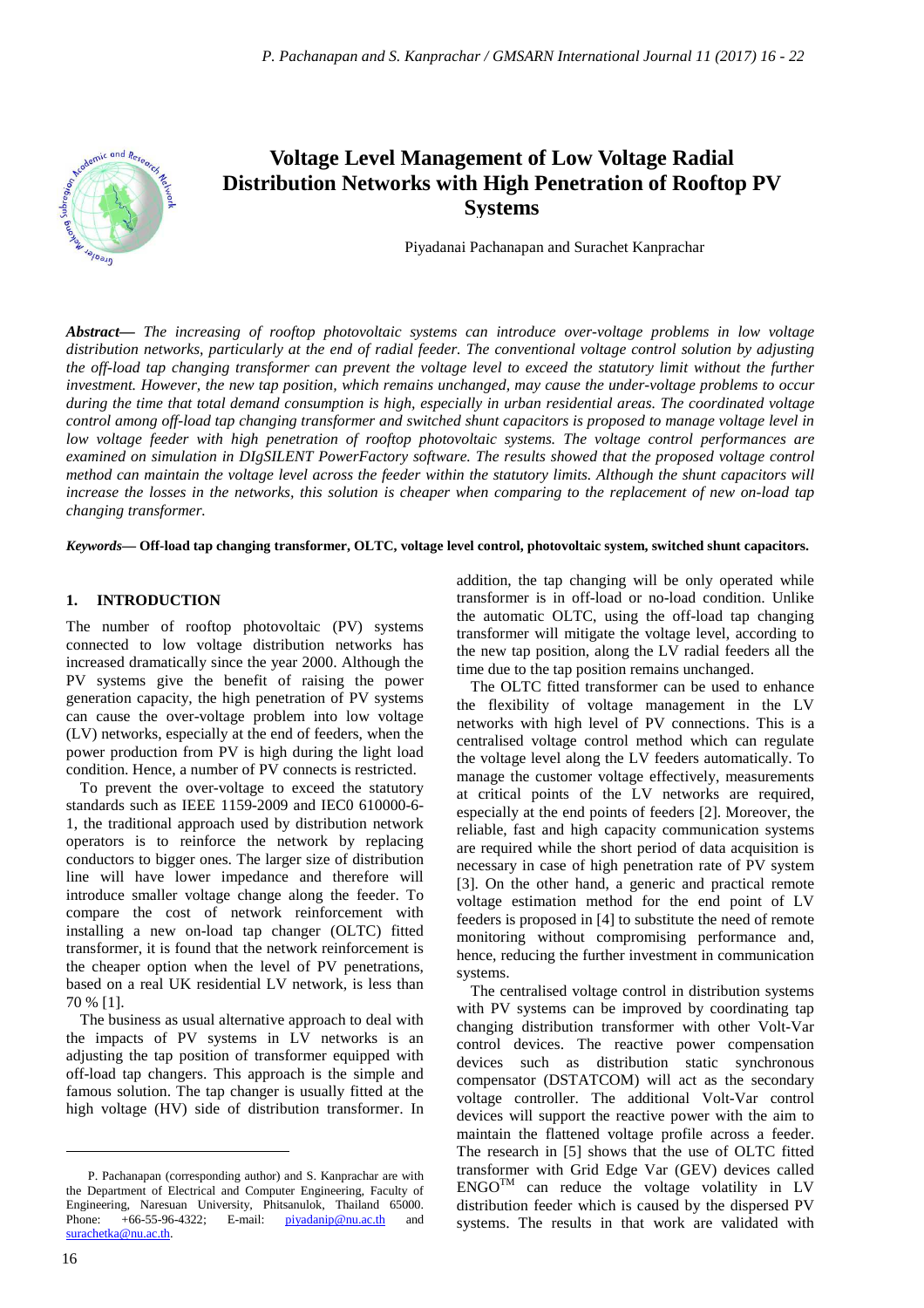detailed simulations and with preliminary field tests.

Another voltage level management in LV networks with PV systems is implemented by decentralised voltage control method. This is the local voltage control method which the active power (*P*) curtailment and reactive power (*Q*) control are applied into customer owned PV inverters [6]. The *P* curtailment should be operated as a little due to the PV should produce the power into the network as much as possible. Then, the *Q* control is preference for the voltage control. Although the modern PV inverter, based on the voltage source inverter, can provide the *Q* controllability with the fast response. Most of existing PV systems is still using the fixed - power factor inverter which is unable to provide the automatic *Q* support. In this case, the small *Q* compensation devices, such as the small thyristor controlled reactor in [7], can be installed parallel with the fixed - power factor inverters to enhance the voltage controllability of PV systems.

Despite the use of OLTC fitted transformers as the centralised voltage control is a promising solution to manage the entire voltage level across the LV feeder connected with PV systems, the replacement of conventional distribution transformers with OLTC fitted transformers is required which it is very costly. In contrast, the changing of tap position of distribution transformer equipped with off-load tap changer seem to be a good choice when the financial reason is concerned. Many existed distribution transformers in the LV networks already have a manual tap regulation, which tap position can be adjusted by hand, to prevent the overvoltages without installing a new equipment.

In this paper, the distribution transformer with off-load tap changer is the primary voltage control device which aims to prevent the over-voltage problems caused by PV systems in the LV feeders. However, in some locations such as the urban residential areas, the high electricity demands usually occur in the early morning and in the evening, during that time, the PV system is inactive and there is no impact on voltage change from the PV generation. Consequently, the voltage levels of domestic residents, especially at the end points of radial LV feeders, are relatively low. It can be seen that the stepping voltage down by off-load tap changing solution can intend the voltage level at the end of feeders to below the statutory limit.

To enhance voltage control capability, the switched shunt capacitors are introduced to work as the secondary control device, in associated with the off-load tap changing transformer. The tap position is stepped up at the HV side of transformer to deal with over-voltage from the PV generation while the switched shunt capacitors will support the Volt-Var control to avoid the under-voltage problems during the heavy load conditions. The switched shunt capacitors can be installed at the distribution transformer, as the centralised voltage controller which can support voltage control to remote buses in the network. Alternatively, shunt capacitors can be used as the decentralised voltage controller, located at critical locations such as at the end of feeder, with the local voltage controllability. The performance of voltage control by off-load tap changing

transformer associated with shunt capacitors will be evaluated by comparing the simulation result of using OLTC fitted transformer.

The paper is structured as follows: section 2 explains the background of voltage change in radial LV network with/without PV systems. The voltage control operations of OLTC and shunt capacitors are explained in section 3. Section 4 describes the LV network model, load consumption and PV generation profiles and the detail of case study. The voltage control performances are investigated based on DIgSILENT *PowerFactory* software presented in Section 5. Finally, the conclusions are drawn in Section 6.

#### **2. VOLTAGE CHANGE IN LV NETWORKS**

In traditional LV distribution networks, without PV systems, the power will flow in one direction, from the substation to the customer loads. However, the injection of electric power from PV systems affects the power flow direction and the voltage level of the network. The change in the voltage level when PV system is injecting power to a certain location of a LV radial feeder, as shown Fig. 1, can be explained as follow.

Adopt from [8], the voltage drop  $(\Delta V)$ , without PV system, can be written as in  $(1)$ .

$$
\Delta V = V_1 - V_2 = \frac{PR + QX}{V_2}
$$
 (1)

where  $P$  and  $Q$  are the active and reactive power sent from bus 1, respectively. *R* and *X* are the resistance and the inductive reactance of the circuit, respectively. In per unit, the voltage at the PV bus can be assumed as 1.0 p.u., so (1) can be approximated as:

$$
\Delta V = PR + QX \tag{2}
$$

In the case that PV system supplies active and reactive power,  $P_{PV}$  and  $Q_{PV}$ , respectively, to the system, then (2) can be written as:

$$
\Delta V = \left(P - P_{\scriptscriptstyle PV}\right)R + \left(Q - Q_{\scriptscriptstyle PV}\right)X\tag{3}
$$

It is found that the injection of apparent power from PV system can reduce the term  $(P-P_{PV})$  and  $(Q-Q_{PV})$ , thus the value of Δ*V* decreases. Then, the voltage at the PV bus,  $V_2$ , will be increased. As PV system usually operates at unity power factor, with  $Q_{PV}$  equals to zero, the voltage change is mostly due to the *P* injected from PV system.



**Fig**. **1**. **Simple radial distribution network with PV system**.

From (1) to (3), the main factors that have an impact on voltage change in distribution system with PV systems, suggested in [9], are as follows;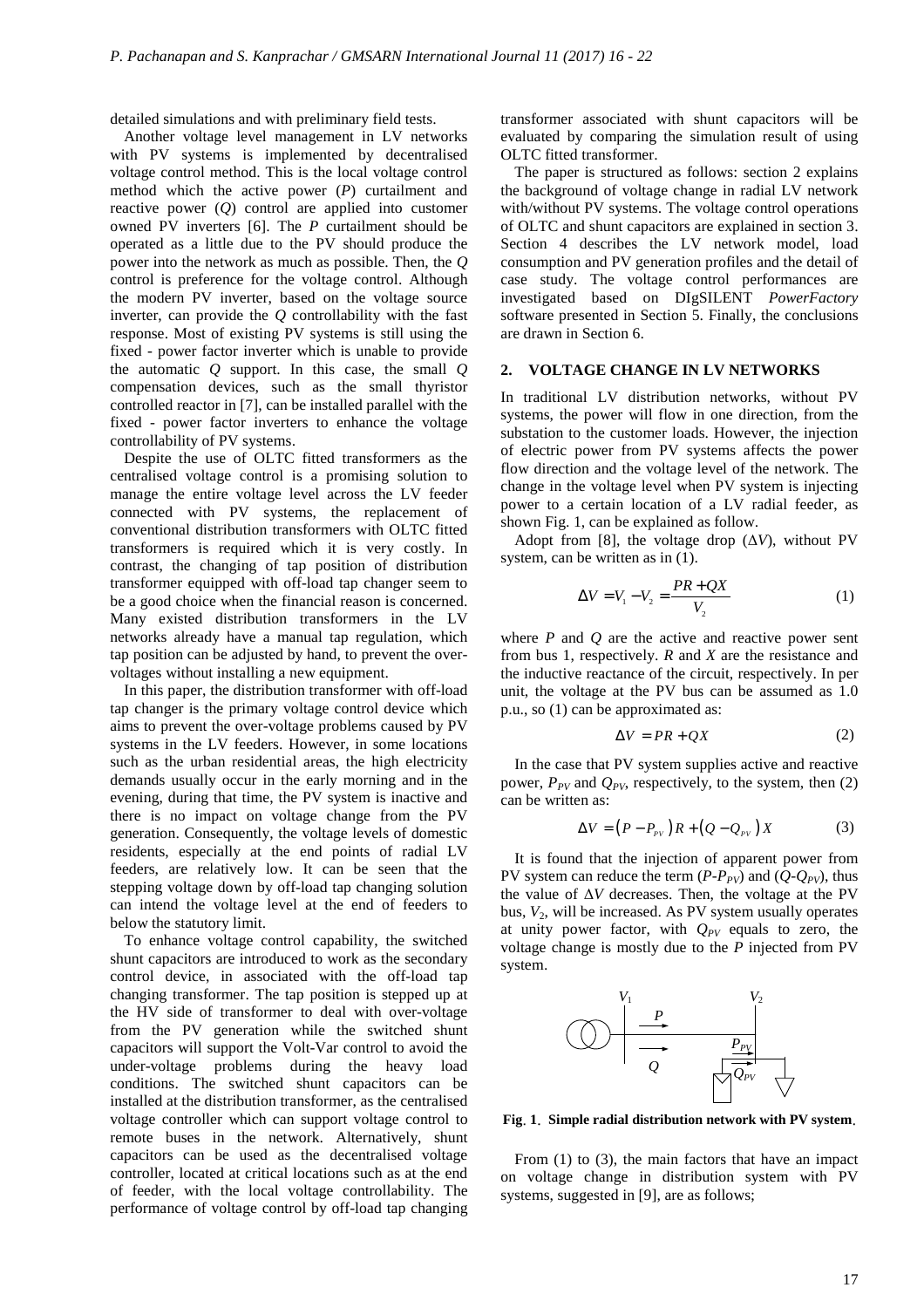**Load demand and PV generation**: the light load condition, the higher PV generation leading to a higher level of voltage rise especially at the end of feeder.

**Line impedance:** The higher line impedance, the higher level of voltage changes across the LV feeder. The line impedance can be reduced by increasing the size of distribution line.

**Operating power factor of PV inverter:** If PV inverter operates in inductive mode (absorb *Q* from the network), the voltage rise can be reduced. On the other hand, the voltage at PV bus will be increased if PV inverter is in capacitive mode (inject *Q* into the network).

#### **3. VOLTAGE CONTROL DEVICES**

The details of automatic on-load tap changer and switched shunt capacitor operations for the voltage control, used in DIgSILENT *PowerFactor,* are explained in this section.

#### *Automatic on-load tap changer control*

The on-load tap changer (OLTC) is an automatic tapchanging controller, which does not cut the electricity off before changing the tap position. It can change the tap of the transformer step-by-step to control the secondary voltage at the desired value. The speed of the tapchanging operation depends on the tap-changing mechanism process, which may take from several seconds to minutes per step. The OLTC can be installed at either the HV winding or the LV winding, as shown in Fig. 2, where *Tap* is the tap setting in p.u..







LV side



**Fig**. **3**. **OLTC voltage controllers.** 

In DIgSILENT *PowerFactory*, the OLTC can be operated in 3 different control modes including; voltage control, reactive power control and active power control [10]. In the voltage control mode, the OLTC controller can be support voltage control to either local bus (HV or LV side of transformer) or a specific bus in the system, as remote control, such as at the end point of feeder. Additionally, in case of remote voltage control, the remote measurement and communication system are necessary. The structure of OLTC controller with the remote voltage controllability is shown in Fig. 3 (a).

The alternative remote voltage control is using the line drop compensation (LDC). This function controls the voltage at the remote bus without measuring the voltage at that bus. The actual voltage value is estimated by measuring the voltage at the HV or LV side of the transformer and, hence, simulating the voltage drop across the distribution line. Fig. 3 (b), illustrates the principle of the LDC where *Rset* and *Xset* are LDC impedance defined as voltage drop at the rated current.

The tap position is changed discretely which only integer tap positions are considered. The speed of control actions is specified by a controller time constant (*T*, see in Fig. 3 (a)). In case of remote control, the voltage set point (*Vset*) and voltage range setting (maximum and minimum voltages) are taken from the controlled bus.

#### *Switched shunt capacitors control*

The switched shunt device in DIgSILENT *PowerFactory* can be applied in 3 modes including; voltage control, reactive power control and power factor control [11]. The automatic step adjustment in case of voltage control can be written as

$$
\Delta step = \frac{K}{sT} (V_{set} - V) \tag{4}
$$

where Δ*step* is step changes of shunt device, *Vset* is voltage set point (in p.u.), *V* is measured voltage (in p.u.), *T* is time constant and *K* is controller factor which depending on the number of steps. In addition, the voltage set point is calculated from the upper and lower voltage limits, according to (4)

$$
V_{set} = \frac{V_{set}(upper) - V_{set}(lower)}{2}
$$
 (5)

Moreover, the time constant, *T*, is determined from

$$
T = \frac{T_{\text{ctrl}}}{T_{\text{min}\text{ctrl}}' \cdot k_{\text{relax}}}
$$
(6)

where,  $T_{ctrl}$  is controller time constant.  $T_{minctrl}$  is the fastest controller time constant of all automatic adjusted shunt devices. *krelax* is the minimum controller relaxation factor (typical is 1.0).

The controller factor *K* is calculated from

$$
K = 100\% \text{ m}_{\text{capx}} \text{ K}_{\text{ctrl}} \text{ orientation} \quad (7)
$$

where  $K_{ctrl}$  is sensitivity  $dQ/dV$  in p.u./%,  $n_{capx}$  is maximum number of steps and *orientation* is step orientation (+1 for capacitive shunts).

The size of shunt capacitor depends on the location of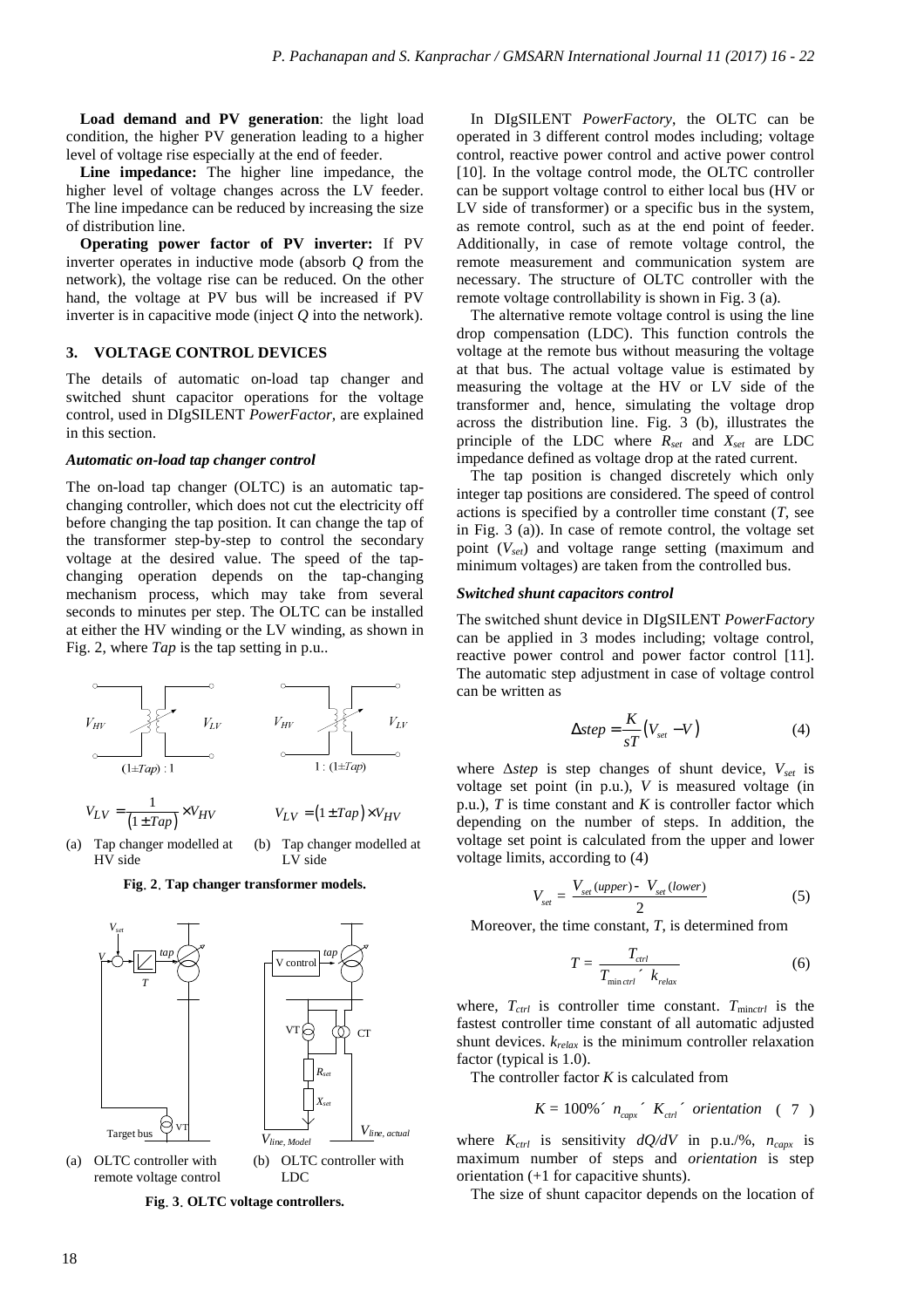controlled bus, which can be determined by using *Q/V* curve or voltage sensitivity matrix [12]. Moreover, the switched shunt capacitor can be used as the remote voltage controller, which supporting voltage control to specific bus in the network, if the remote monitoring and voltage controller, which supporting voltage control to specific bus in the network, if the remote monitoring and communication system are available .

## **4. TEST SYSTEM AND CASE STUDY**

The test system is a three phase, 0 .4 kV, 50 Hz radial distribution network adapt from a real LV system in the urban area of Thailand. It consists of 20 customers, which the phase connection of each house is identified in Fig. 4. It is found that there are 8, 10 and 2 customers in phase A, B and C, respectively. Each house is fed by 3 phase 4 wire distribution system with the total length is approximately 326 meters. The parameters of the main feeder and branch lines are brought from [9], as shown in Table 1.

All customers have the same electricity demand profile using the average residential load profile surveyed by the Energy Policy and Planning Office of Thailand in 2008, as shown in Fig. 5. The power factor of each customer is 0.85 lagging. Assuming the 5 kW rooftop PV system is installed to each house which has the power generation profile collected by School of Renewable Energy Technology, Naresuan University, Thailand, as also shown in Fig. 5. Both residential load profile and PV generation profile are in 15-minute resolution seen that during noon time the PV generation is very high while the residential load demand is very low . Moreover, the distribution transformer has the tap changing of  $-5\%$  to  $+5\%$  at 2.5% per step (overall is 4 steps). The statutory limits of this study is defined as between ±5%. customers have the same electricity demand profile<br>the average residential load profile surveyed by the<br>y Policy and Planning Office of Thailand in 2008,<br>wn in Fig. 5. The power factor of each customer is<br>agging. Assuming

| Parameters     | Main feeder lines         | <b>Branch lines</b>       |
|----------------|---------------------------|---------------------------|
| Cross-section  | $50 \text{ mm}^2$         | $25 \text{ mm}^2$         |
| Type           | <b>THW</b>                | <b>THW</b>                |
| R(ohm/km.)     | 0.4723                    | 0.8698                    |
| $L$ (mH/km.)   | 0.8168                    | 0.8906                    |
| $C(\mu F/km.)$ | 0.0134                    | 0.0124                    |
| Installation   | Overhead aerial<br>system | Overhead<br>aerial system |

**Table 1. Parameters of LV Distribution Line**

The 24-hour voltage profiles across the LV feeder are simulated by using the time sweep load flow calculation on DIgSILENT *PowerFactory* software . The test system is examined in 6 different scenarios to investigate the voltage control performance of different type of voltage control devices, as follows:

- 1) No voltage control devices (based case )
- 2) Only off-load tap changing transformer
- 3) Adjusting power factor of PV inverters to 0.9 lagging
- 4) OLTC fitted transformer with remote voltage controllability
- 5) OLTC fitted transformer with internal LDC
- 6) Off-load tap changing transformer with 66 kVar switched shunt capacitors located at the distribution transformer (bus 00) load tap changing transformer with 66 kVar<br>ched shunt capacitors located at the distribution<br>former (bus 00)<br>load tap changing transformer with 21 kVar
- 7) Off-load tap changing transformer with 21 kVar switched shunt capacitors located near the end of feeder (bus 10)

The automatic OLTC fitted transformer is examined in 2 voltage control modes: 1 ) remote voltage control when assuming the communication system is available, and 2) using the internal LDC. These 2 modes aim to control the . voltage level at bus 10 to stay between 0.95 p.u. and 1.05 p.u.. The OLTC controller in the remote voltage control mode has the controller time constant,  $T = 0.5$  s and  $V_{set}$  $= 1.0$  p.u.. Alternatively, in case of the OLTC is using LDC as the voltage controller, *Rset* and *Xset* are 0.082 V and 0.044 V, respectively when the current transformer rating is set as 1 A.

The switched shunt capacitors are a three-phase shunt device with a single step switching operation. To see the performance of shunt capacitors, there are 2 locations to be examined. Firstly, the switch shunt capacitors with remote controllability are located at bus 00, near the distribution transformer, aiming to maintain the voltage level at the end of feeder, bus 10, via the remote measurement and communication system . On the other hand, the switched shunt capacitors with local voltage control capability are installed directly at the critical bus, bus 10, which will provide Volt Volt-Var support without communication requirements .

The size of shunt capacitors is determined by using voltage sensitivity matrix, which can be calculated in DIgSILENT *PowerFactory* . The controller parameters of switched shunt capacitors in these both cases are setting as controller time,  $T = 0.5$  s, and controller factor,  $K =$ 10.



**Fig**. **5**. **Daily residential load and PV generation profiles profiles.** 

#### **5. SIMULATIONS AND RESULTS**

The simulation results in Fig . 6 show that, without any voltage control devices, the voltage levels in phase A and B exceed the statutory limit (>1.05 p.u.), which occur at the latter end of feeder starting from bus 5 to bus 10 . It is found that the maximum voltage level is about 1 .07 p.u. at phase A of bus 10 which is the end point of feeder .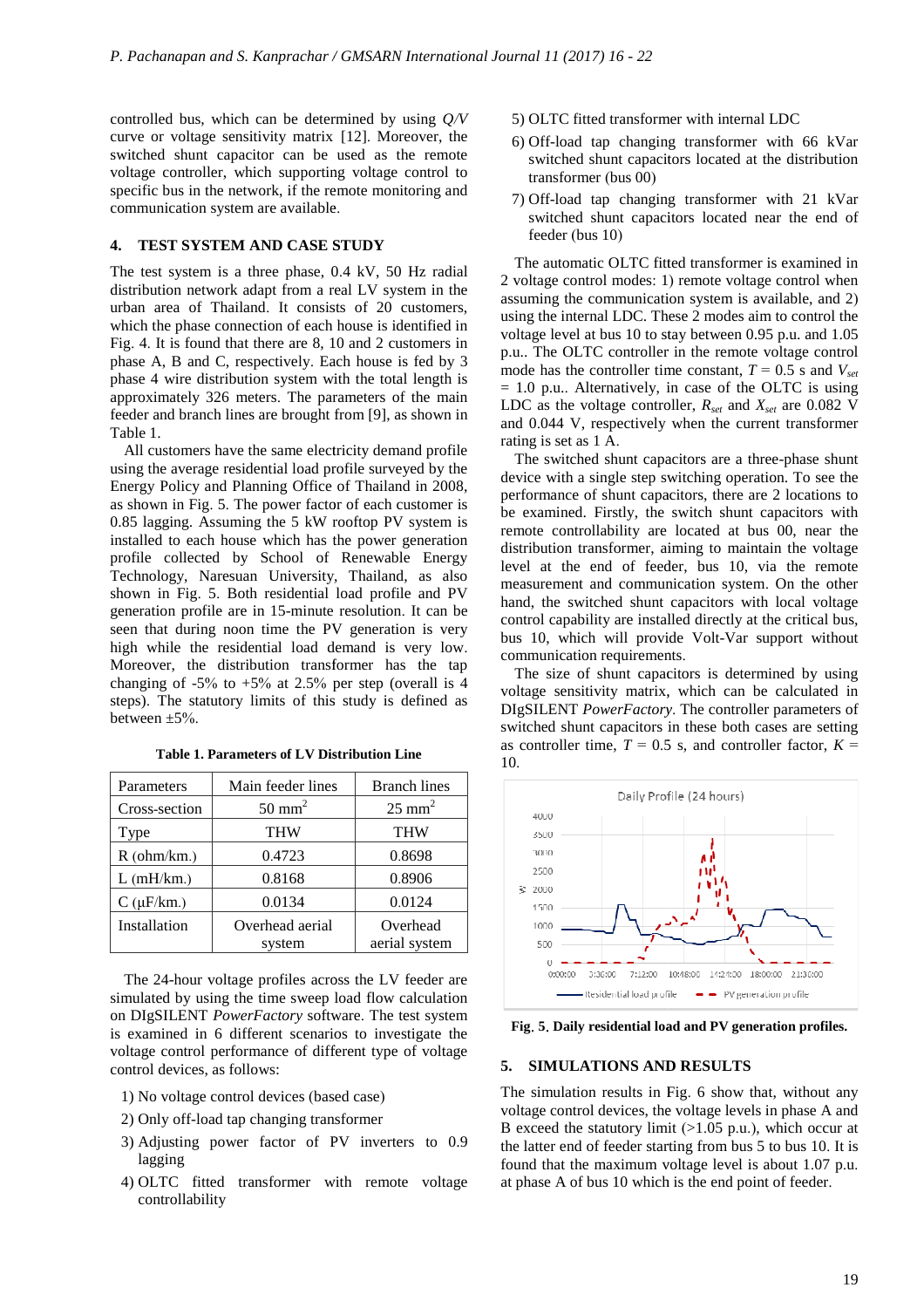

(c) Voltage Profiles: all buses, phase C

(d) Voltage Profiles: bus 10, phase A, B and C

#### **Fig. 6. Voltage Profiles in the base case (no voltage control devices).**

Moreover, the voltage profile of phase B at bus 10 illustrates the high voltage volatility, which voltage level has swung between 0.96 p.u. and 1.07 p .u. during the day. The over-voltage problem occurs between 12.20 p.m. and 13.20 p.m., which, at that time, the PV generation is higher than load demand very much. The 24-hour load demand and PV generation are 179 .774 kWh and 210.017 kWh, respectively. Whereas, the daily energy loss in this case is around 30.624 kWh, as seen in Table 2.

Fig. 7, demonstrates that stepping-up the tap position of off-load tap changing transformer  $+1$  step can prevent the over-voltage problem from the PV generation during the over-voltage problem from the PV generation during<br>light load condition. It is also found that the 24-hour energy loss is reduced to 30.035 kWh when comparing to the based case. However, the remained tap position at to the based case. However, the remained tap position at  $+1$  step all the time will introduce the under-voltage problems to phase B which occur during heavy load conditions in the early morning ( 5.00 a.m. – 6.00 a.m.), and in the evening (18.00p.m. - 20 .00 p.m.), respectively.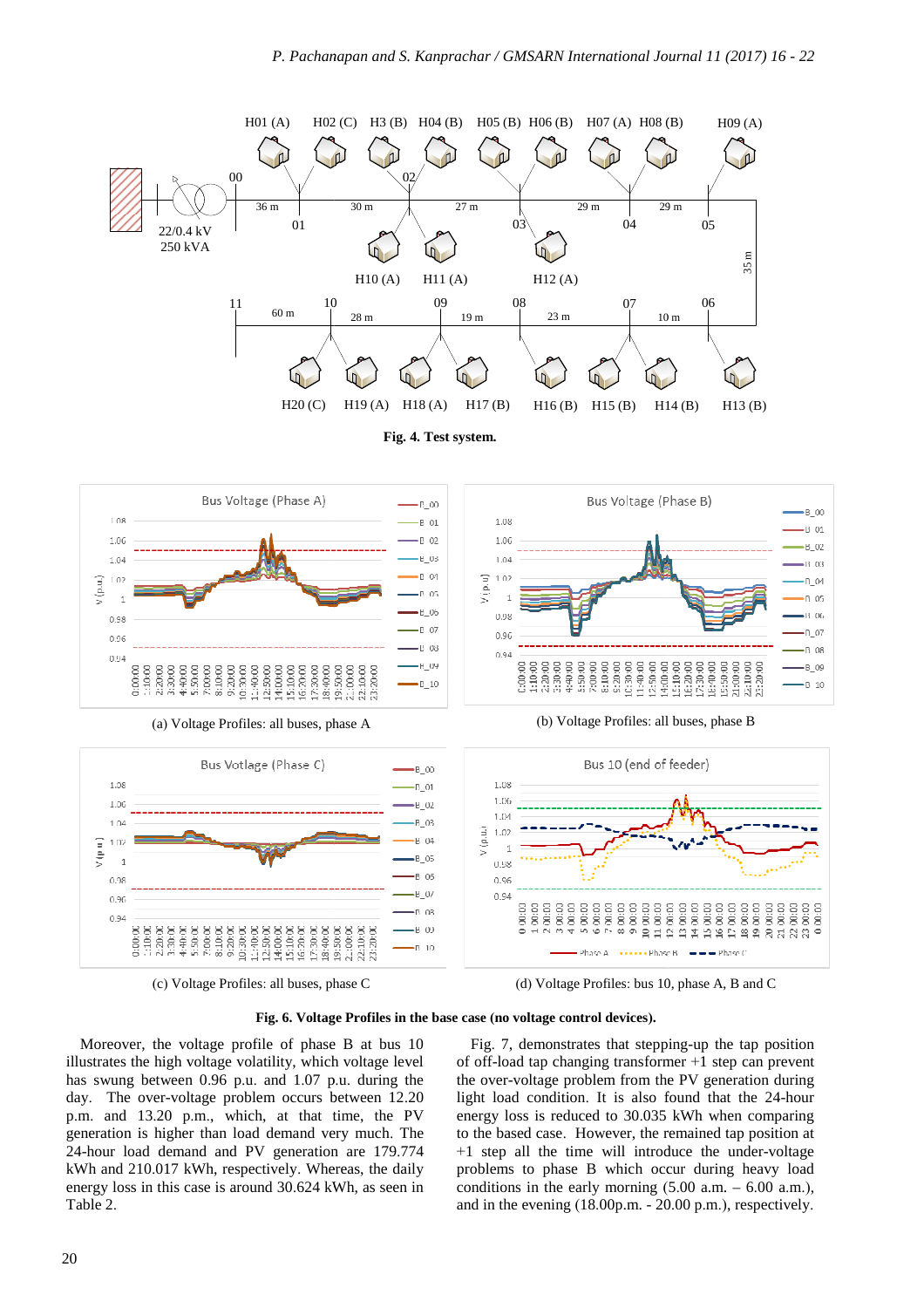When changing the power factor of all PV systems from unity to 0.9 lagging, each PV system will absorb reactive power as shown in Fig. 8 (a). It is found that the reactive power as shown in Fig. 8 (a). It is found that the *Q* control from PV systems can maintain the voltage levels within the statutory limits only in phase B and C whilst the voltage level in phase A is still over the limit during the peak PV generation, as seen in Fig. 8 (b). This occurs due to the most customers in phase A are located near the sending end of feeder. Therefore, the amount of *Q* support from PV system in phase A is insufficient to  $Q$  support from PV system in phase A is insufficient to prevent the voltage rise problem for the customers located near the end of feeder. Moreover, the absorbing *Q* from all PV systems produces produces the higher 24-hour energy loss, which the daily loss is increased to 33.153 kWh.



**Fig. 7. Voltage Profiles at bus 10 (using only off off-load tap changing transformer).**



(a) *P* and *Q* of each PV inverter at power factor is 0.9 lagging



(b) Voltage Profiles: bus 10, phase A, B and C

**Fig. 8.** *P* **and** *Q* **of each PV system and voltage p profiles at bus 10 (adjusting power factor of PV inver inverters).**

**Table 2. Daily Energy Loss in Each Case**

| Case                                                                          | kWh    |
|-------------------------------------------------------------------------------|--------|
| 1) Based case : no voltage control                                            | 30.624 |
| 2) Only off load tap changing transformer                                     | 30.508 |
| 3) Adjusting power factor of PV inverters                                     | 33.153 |
| 4) OLTC fitted transformer: remote control                                    | 30.505 |
| 5) OLTC fitted transformer: using LDC                                         | 30.035 |
| 6) Off load tap changing transformer and<br>switch shunt capacitors at bus 00 | 32.007 |
| 7) Off load tap changing transformer and<br>switch shunt capacitors at bus 10 | 32.059 |

The use of automatic OLTC fitted transformer with the remote voltage control to the critical bus, which is bus 10, can deal with over- and under-voltages effectively, as seen in Fig 9 (a). The tap will be stepped up  $+1$  step during the afternoon, which start at 12 .20 p.m. and then stop at 17.50 p.m., to keep the voltage level especially phase B within the statutory limits . Furthermore, Fig. 9 (b) demonstrates that using OLTC with internal LDC can give the voltage control performance to bus 10 similar to the case of remote voltage control. It is observed that the daily losses in both voltage control technics are slightly reduced from the based case, which are 30 .508 kWh and 30.505 kWh, respectively. Although the OLTC fitted transformer provides the decent voltage control to the LV networks with high penetration of PV systems, this solution requires the investment of new OLTC fitted transformer due to the most existed transformer is the off-load tap changing type.

To enhance voltage controllability of off-load tap changing transformer, the shunt capacitors are used to changing transformer, the shunt capacitors are used to deal with under-voltage problems introduced by the switching operation (single step) . The results in Fig. 10, show that installing the switched shunt capacitors at the distribution transformer and at the end of feeder, both solutions can support voltage control efficiently . It can be seen that the switched shunt capacitors will support Volt-Var control in 2 periods which are in the morning (from 5.00 a.m. until around the noon time ) and in the evening (starting since 18.00 p .m).

The reactive power supported by switched shunt capacitors, located at either bus 00 or bus 10, causes the rise of energy losses. It is found that the 24 24-hour energy losses of both cases are increased approximately 4.5 % and 4.7 %, respectively, compared to the based case. It should be noted that the size switched shunt capacitors used as centralised voltage controller, fitted at near the LV side of distribution transformer, is bigger and requiring communication systems to provide the remote voltage support to the specific location in the system . Furthermore, the switching operation of shunt capacitors at the distribution transformer may affect to all connected LV feeders and then possible making unforeseen voltage problems to some feeders feeders, especially the raising up of voltage level .